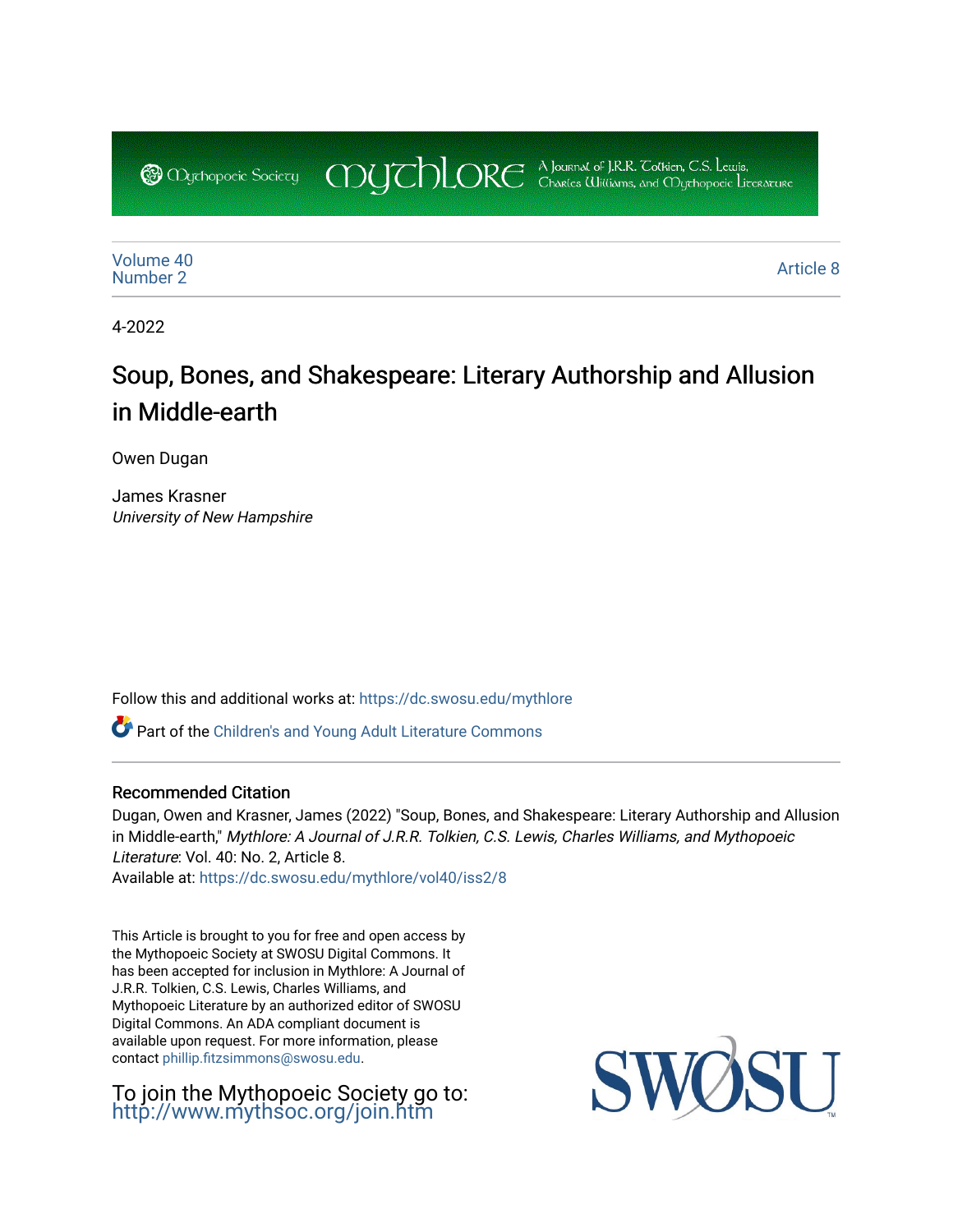## Mythcon 52: The Mythic, the Fantastic, and the Alien

Albuquerque, New Mexico; July 29 - August 1, 2022 <http://www.mythsoc.org/mythcon/mythcon-52.htm>



#### **Abstract**

Examines Tolkien's theory of authorship and storytelling by exploring the literary allusions to Shakespeare's Macbeth in the Witch-king's fall and the theory of creation in Tolkien's description of the Silmarils. Tolkien alludes to Macbeth to undercut both the modern view of the author as an isolated genius and to critique the approach to literary allusion that reinforces this view. Fëanor's creation of the Silmarils serves as a symbolic representation of modern authorship, suggesting that Tolkien not only disagrees with a singular model of authorship but also believes it to be a manifestation of corrupted artistry. Ultimately, both the Witch-king and Silmaril passages reveal that Tolkien believed modern interpretations of authorship had become too narrow and failed to reflect the multiply-sourced nature of storytelling.

#### Additional Keywords

Authorship, Theories of; Shakespeare, William. Macbeth; Storytelling; Fairy tales; Tolkien, J.R.R.—Theory of sub-creation; Tolkien, J.R.R.—Technique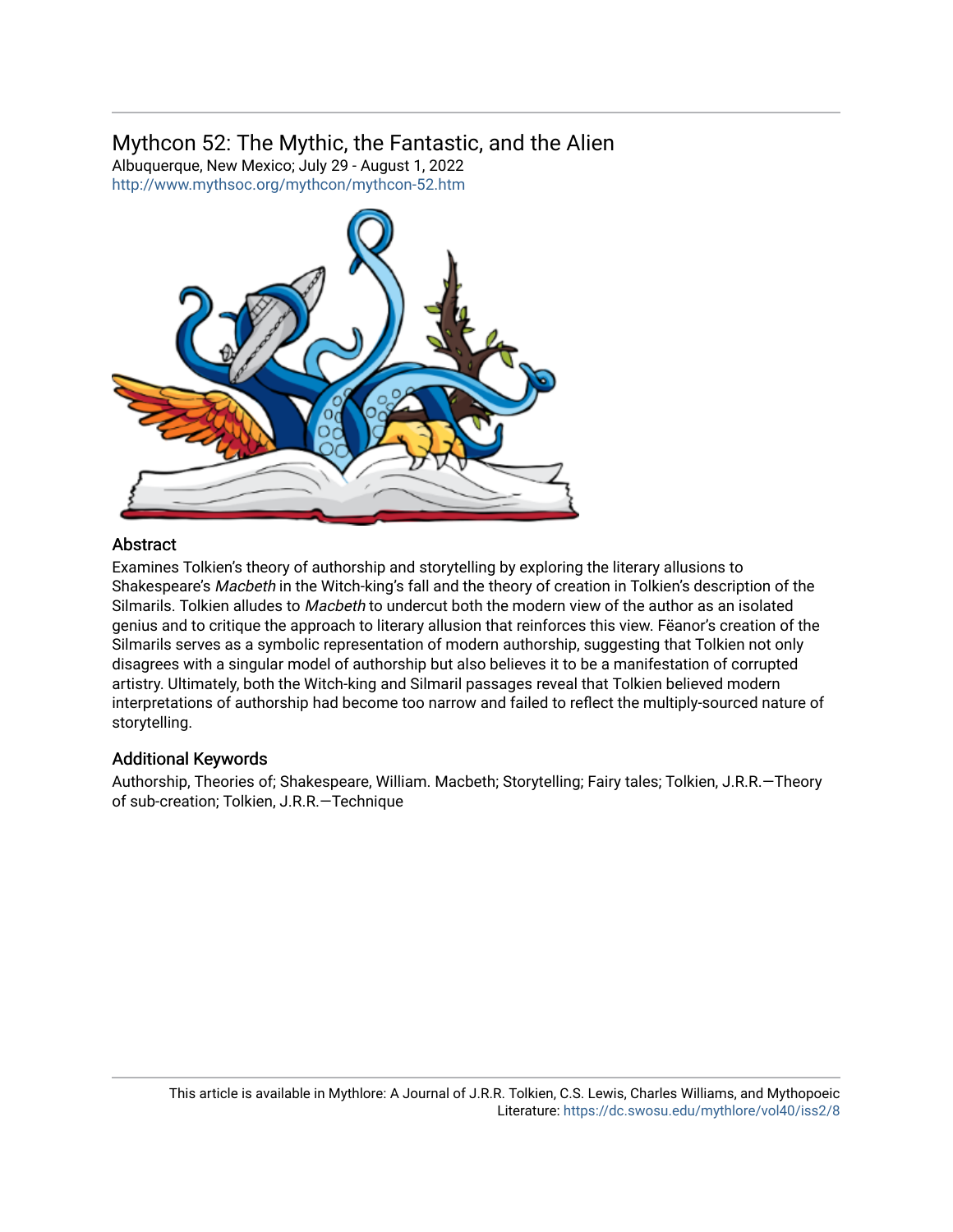

### OUP, BONES, ANO Shakespeare: LITERARY AUTHORSHIP AND Allusion in CDIOOLE-EARTh

OWEN DUGAN AND JAMES KRASNER

N hER OISCUSSION OF NARRATIVE The ORY IN *The Lord of the Rings* Mary R. Bowman emphasizes the distinction between closed novelistic authorship and the emphasizes the distinction between closed novelistic authorship and the unfinished nature of storytelling. Bowman argues that Bilbo's attempts to give his book "a decisive and satisfying ending" reveal his "rather naive faith in the possibility and desirability of complete and watertight closure" (274). This leads Bilbo to distort and misunderstand his own position as author, and the nature of the book he is writing. Bowman cites Walter Benjamin's distinction between story and novel to explain Bilbo's confusion.

For Benjamin, these roots in "oral tradition" […] distinguish storytelling from novels, forms also contrasting in their openness: "[T]here is no story for which the question as to how it continued would not be legitimate. The novelist, on the other hand, cannot hope to take the smallest step beyond that limit at which he invites the reader to a divinatory realization of the meaning of life by writing 'Finis.'" (277-278)

It is no surprise that J.R.R. Tolkien would find a model of storytelling arising from oral tradition to be to his liking. Bilbo's continual attempts to finish his story, which inevitably fail, are his way of poking fun at a single-author model of artistic creation. Looking closely at Tolkien's model of authorship helps us understand some otherwise befuddling choices he makes in *The Lord of the Rings*, and serves to clarify his broader theories of aesthetic creation.

In his essay "On Fairy-Stories" Tolkien indirectly addresses the question of authorship by directly addressing the lineage of fairy tales. "Of course, I do not deny, for I feel strongly, the fascination of the desire to unravel the intricately knotted and ramified history of the branches on the Tree of Tales," he admits (39). Ultimately rejecting this desire for a "linear history" of a story's origins, he concludes that

it is more interesting, and also in its way more difficult, to consider [...] what values the long alchemic processes of time have produced in them. In Dasent's words I would say: 'We must be satisfied with the soup that is set before us, and not desire to see the bones of the ox out of which it has been boiled.' [...] By 'the soup' I mean the story as it is served up by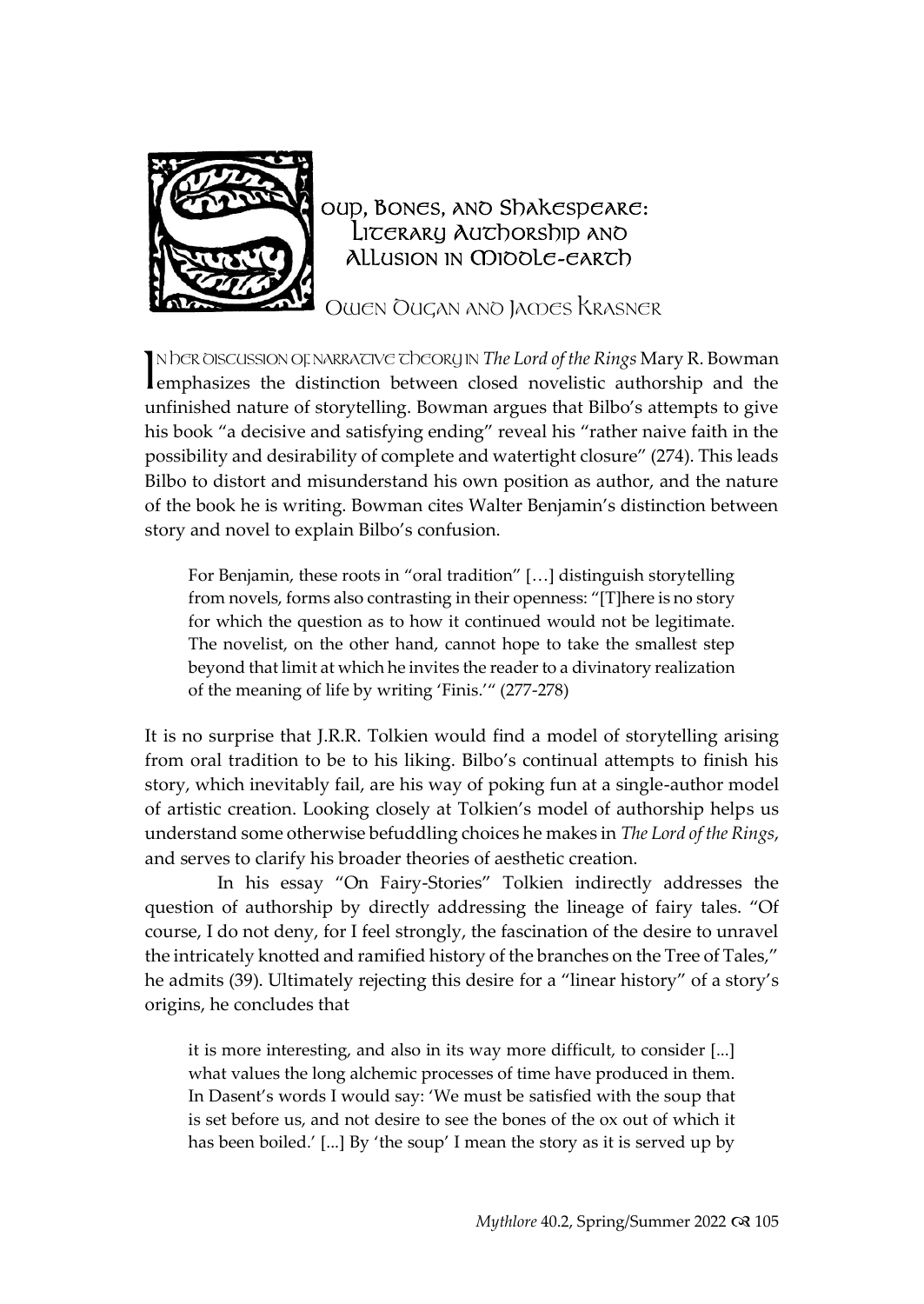its author or teller, and by 'the bones' its sources or material—even when (by rare luck) those can be with certainty discovered. (39-40)

Tolkien proceeds to extend the soup metaphor as he discusses the relationship between the fable of the Goose Girl and Charlemagne's mother, as well as the historical King Arthur and Hrothgar. All of them, he says, have been "put into the Pot" as "new bits added to the stock":

It seems fairly plain that Arthur, once historical (but perhaps as such not of great importance), was also put into the Pot. There he was boiled for a long time, together with many other older figures and devices, of mythology and Faërie, and even some other stray bones of history (such as Alfred's defence against the Danes), until he emerged as a King of Faërie. (46)

Tolkien's extension of the soup metaphor *ad nauseum* (literally) suggests how determined he is to dismember and mince a linear, author-driven notion of literary lineage. Matthew Bardowell offers an alternate, although similarly nauseating, metaphor. "The view of influence Tolkien describes in "On Fairy-Stories" suggests that he believed influence worked much like a compost heap. A story may be nourished by older materials while constituting, in itself, a new and complex creation" (Bardowell 105). Simon J. Cook explains that

behind the cauldron metaphor is an identification of story, not as a natural phenomenon, like language or biological species, but as an artistic product of the creative imagination. As such, we are not to look for gradual modification of the same story but to focus rather on discontinuous manifestations of (more or less) the same elements. From out of the same cauldron are served not so much variations on similar stock as quite different soups. (19)

In *The Discarded Image*, published 18 years after "On Fairy-Stories," Lewis was to use the more elegant metaphor of cathedral building, rather than soup pots or compost heaps, to discuss the medieval understanding of authorship.

It follows that the book-author unit, basic for modern criticism, must often be abandoned when we are dealing with medieval literature. Some books […] must be regarded more as we regard those cathedrals where work of many different periods is mixed and produces a total effect, admirable indeed but never foreseen nor intended by any one of the successive builders. Many generations, each in its own spirit and its own style, have contributed to the story of Arthur. It is misleading to think of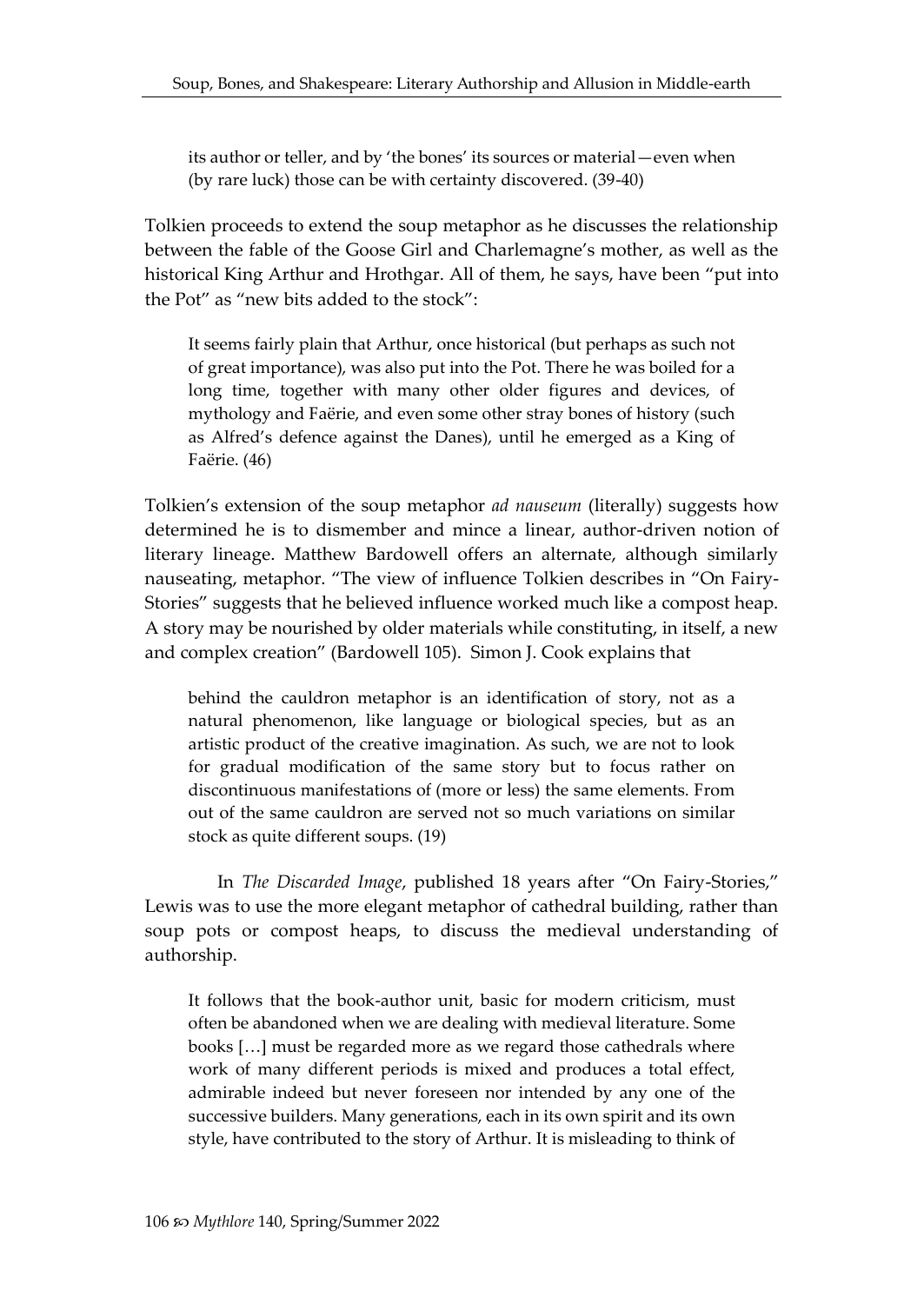Malory as an author in our modern sense and throw all the earlier work into the category of 'sources'. He is merely the last builder, doing a few demolitions here and adding a few features there. They cannot make the work his as *Vanity Fair* is Thackeray's. (210)

Like Benjamin, Lewis chooses the canonical novel as the quintessential example of the "book-author unit." Lewis takes both Benjamin's and Tolkien's argument further by associating it not just with "stories" or "fairy-stories" but "literature." Great literary works, like Malory's, are just as "mixed" or cobbled together as the Goose Girl. Perhaps his choice of the cathedral metaphor serves as a nod to the grandeur of the literary tradition he is commenting on; placing *Morte d'Arthur* and *Vanity Fair* in the soup pot or the compost heap might be too much for the notoriously fastidious Lewis.

One way to see Tolkien's rejection of authorial lineage in action is in his use of literary allusions. The implicit debate about literary allusion that arises when we look closely at the death of the Witch-king in *The Return of the King* resembles the implicit debate about narrative closure that Bowman identifies in Bilbo's repeated references to finishing his book. In both cases, Tolkien presents us with what seems a fairly obvious evocation of meta-literary, which begins to crumble the more we look at it and, in doing so, to reveal a clearer view of Tolkien's aesthetics. Understanding the operation of allusion in the Witch-king's death scene also helps answer questions about Merry's role in bringing down the Lord of the Nazgul which have preoccupied both fans and critics.

'Hinder me? Thou fool. No living man may hinder me!'

Then Merry heard of all sounds in that hour the strangest. It seemed that Dernhelm laughed, and the clear voice was like the ring of steel. 'But no living man am I! You look upon a woman.' (*The Lord of the Rings* [*LotR*] V.6.841)

Any reader of *The Lord of the Rings* with even a middle-school education will recognize in this exchange the echo of the final words between Macbeth and MacDuff in Shakespeare's play.

MACBETH I bear a charmèd life, which must not yield / to one of woman born.

MACDUFF Despair thy charm, […] Macduff was from his mother's womb / Untimely ripped. (V.8.15-20)

Like Macbeth, the Witch-king's arrogant reliance on prophecy is undercut by an inescapable fate concealed within a verbal trick. Men born by caesarean section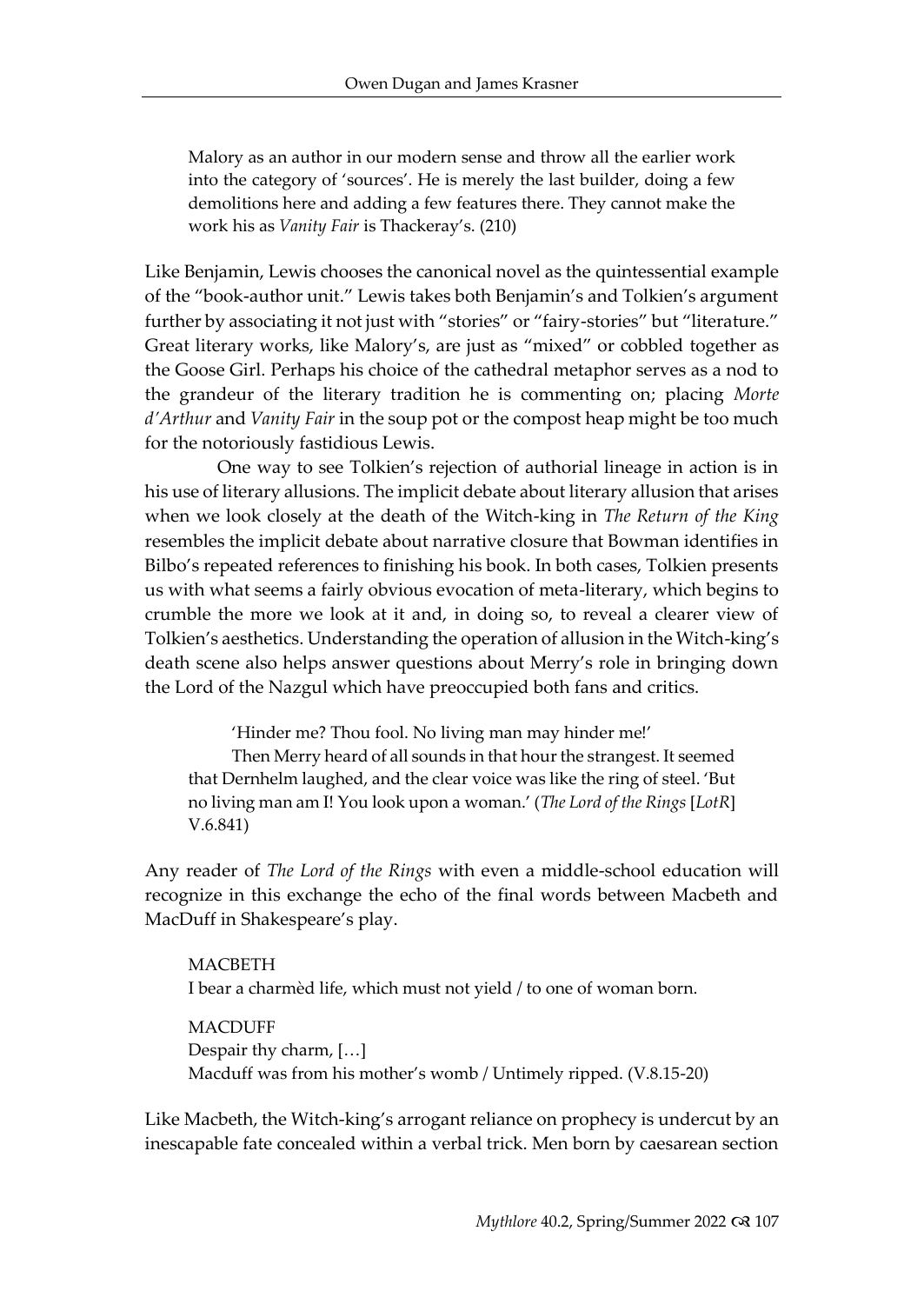are not technically born of woman, and a women soldier of Rohan is not technically a man, but both can still kill you. Éowyn and Macduff both reveal the prophecy's fatal sleight-of-hand with a gotcha enthusiasm. Éowyn's laughter expresses the comic reversal underlying the anti-hero's tragic fall, her cross-dressing being itself a comic convention.

As literary allusions go, this is a fairly obvious one. Tolkien seems to want us to be thinking of Shakespeare at this enormously significant moment in the novel. Misinterpreted prophecies turn up in countless folktales, to say nothing of Sophocles' *Oedipus Rex*, but the proximity of "no living man" and "no man that's born of woman" (Macbeth's phrasing a few scenes earlier in 5.3) ties this failed prophecy directly to Shakespeare's Scottish play.

The allusion functions, like all effective literary allusions, to complicate the reader's experience of the scene by asking them to compare the themes and characters of this moment with those of its literary antecedent. Éowyn's unyielding fierceness places her in the male heroic tradition of kin vengeance that MacDuff embodies. It also elaborates upon it, allowing her to step into the boots of a male hero by identifying herself as a woman. Pairing the Witch-king with Macbeth reminds us that he is no more than the ghost of a corrupt and power-hungry man, rendering him, and by extension Sauron himself, a foolish human rather than a supernatural being. The allusion also places *The Lord of the Rings* within a literary tradition that includes *Macbeth*, asserting its status as a towering literary work rather than just medievalist popular entertainment.

Yet, there are several strange aspects to Tolkien's evocation of Shakespeare here. Allusions create a sort of contract between author, reader, and character. When J. Alfred Prufrock notes that he is "not Prince Hamlet, nor was meant to be," (l.111) he, Eliot, and the reader all understand the self-loathing this implies. When Marlow compares Brussels to "a whited sepulcher" (110) in *Heart of Darkness*, he knows his in-story listeners, and Conrad knows the novella's readers, will understand how the Biblical reference condemns colonialist hypocrisy. This contract also implies a shared literary tradition that allows everyone involved to appreciate the allusion's implications—to get the reference.

Éowyn and the Witch-king, however, do not exist in a world that includes Shakespeare's *Macbeth;* nor does Merry from whose perspective we see their encounter. Only the reader and author can hear the Shakespearean echoes and understand their resonances. This makes the allusion feel uncomfortably out of place, like a conversation in which one member is being intentionally excluded. It's true that characters are often less aware of a given allusion's full implications than the reader and author. In the "whited sepulchre" example Conrad intends us to recognize Marlow's self-righteous idealism in his use of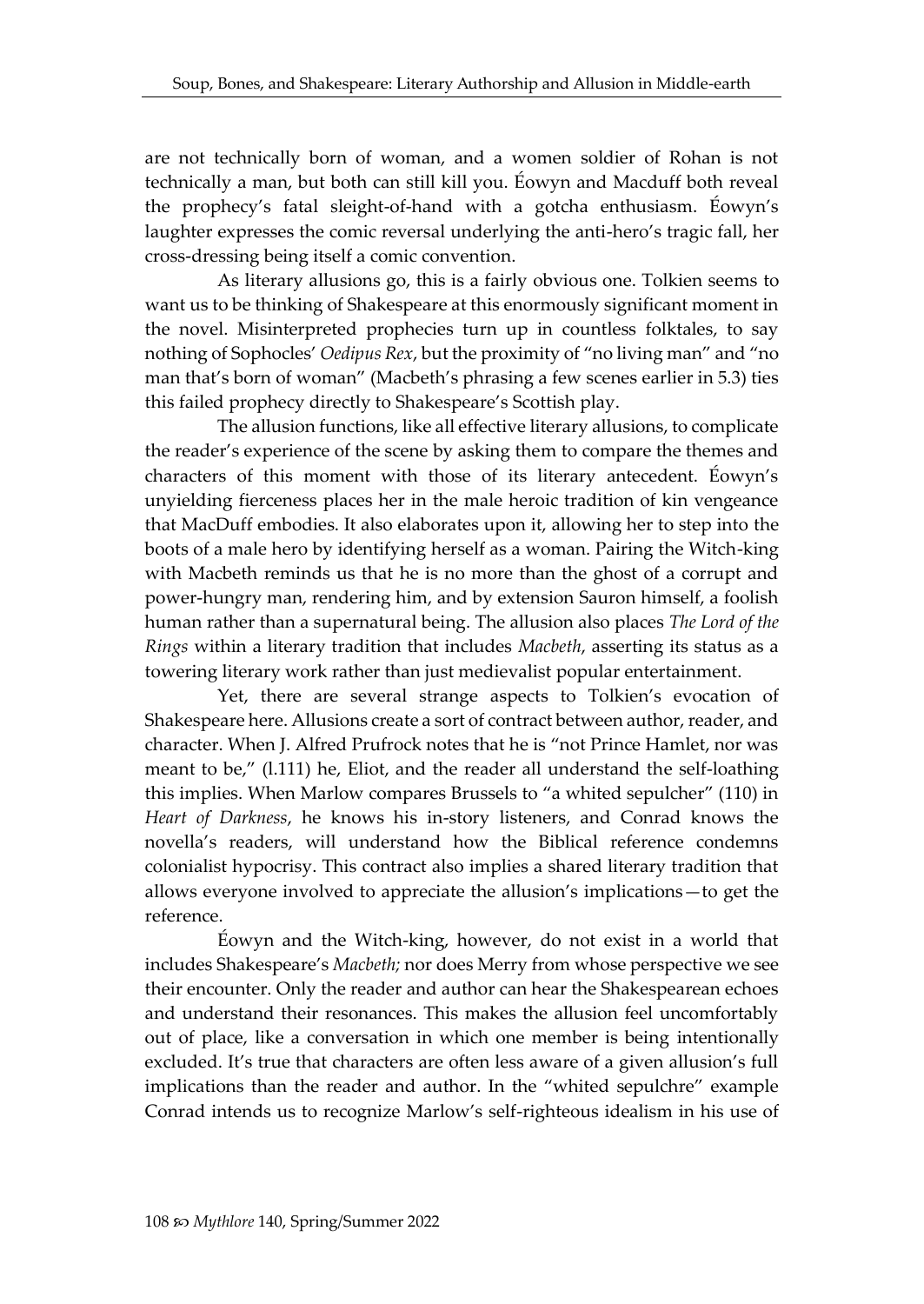the words of Christ to the Pharisees; this character trait elides him with Kurtz and will ultimately lead him astray in a similar, if less extreme, way.

If a character's understanding of the allusion is significantly less sophisticated than reader's and author's, the resulting imbalance typically renders the moment comic. Huckleberry Finn says that, along with the Bible, the Grangerfords have a copy of "*Pilgrim's Progress* about a man that left his family, it didn't say why" (93). Twain wants us to laugh at Huck's cluelessness while also recognizing that his naïve reading contains more wisdom than that of the cultured yet morally blind Grangerfords. Similarly, when the young Jane Eyre declares to her pious friend Helen Burns that "When we are struck at without a reason, we should strike back again very hard" (68) we are charmed by her unknowingly shameless inversion of Christ's beatitudes. These characters also share in our Western religious and literary tradition, but, being children, they don't understand it enough to be on equal footing with the reader and author.

But there is no comic element to Éowyn and the Witch-king's unknowing allusion to *Macbeth*. We do not smile at the Witch-king's evocation of a play he could never have read; Éowyn echoes Macduff without knowing or caring that she does so. Perhaps Tolkien is just trying to dress up his popular entertainment with a little culture by suggesting to the reader that he can do Shakespeare too. But such a motive is at odds with Tolkien's stated antipathy to the dominance of Shakespeare in the English literary curriculum. He would seem to have had little desire to place his novel within a tradition foregrounding Shakespeare, or even Sophocles. So why *Macbeth*, and why at this particular moment?

Perhaps the moment itself can help answer the question. The death of the Witch-king, while an exhilarating and triumphant plot event, is beset by narrative inconsistencies that undercut the power of the *Macbeth* allusion. The first time the scene is portrayed, the similarity between Éowyn and MacDuff is most striking:

'Hinder me? Thou fool. No living man may hinder me!'

Then Merry heard of all sounds in that hour the strangest. It seemed that Dernhelm laughed, and the clear voice was like the ring of steel. 'But no living man am I! You look upon a woman. Éowyn I am, Éomund's daughter. You stand between me and my lord and kin." […] He bent over her like a cloud, and his eyes glittered; he raised his mace to kill.

But suddenly he too stumbled forward with a cry of bitter pain, and his stroke went wide, driving into the ground. Merry's sword had stabbed him from behind, shearing through the black mantle, and passing up beneath the hauberk had pierced the sinew behind his mighty knee.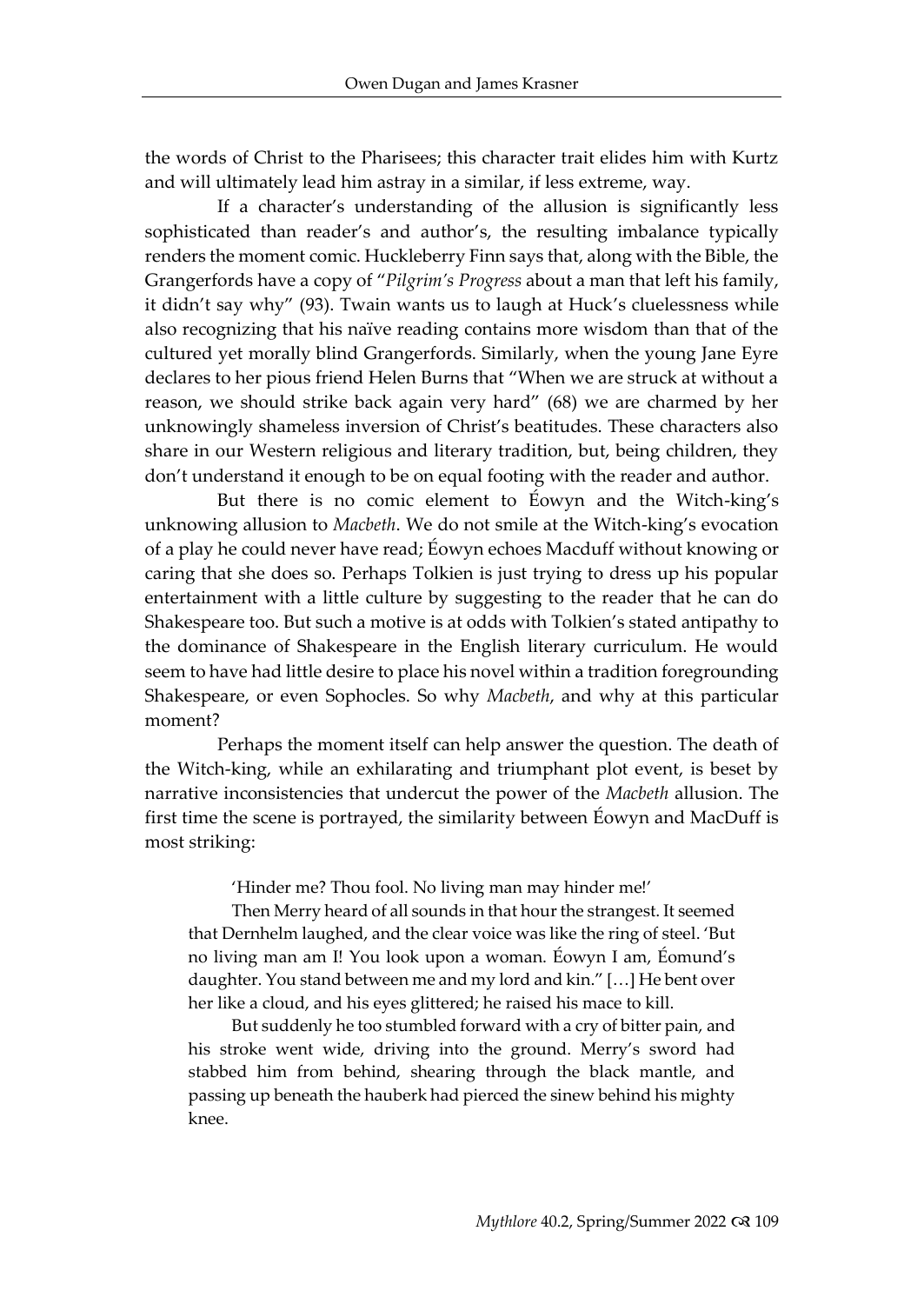'Éowyn! Éowyn!' cried Merry. Then tottering, struggling up, with her last strength she drove her sword between crown and mantle, as the great shoulders bowed before her. The sword broke sparkling into many shards. The crown rolled away with a clang. Éowyn fell forward upon her fallen foe. (*LotR* V.6.841-842)

This portrayal focuses the most attention on Éowyn's determination to protect her "lord and kin," like MacDuff who fights to avenge his king and family. Hers are the words of defiance that rouse the Nazgul and hers is the sword that finally cuts his crown from his head. In the end it is "her fallen foe" who lies in ruin. Merry contributes by causing the Witch-king to stumble at a crucial moment, but the victory, and the fulfillment of the misinterpreted prophecy, is Éowyn's.

A few pages later, after various distracting plot events, we get what seems to be an explanatory footnote to the Nazgul's death.

And still Meriadoc the hobbit stood there blinking through his tears [...]. And behold! there lay his weapon, but the blade was smoking like a dry branch that has been thrust in a fire; and as he watched it, it writhed and withered and was consumed.

So passed the sword of the Barrow-downs, work of Westernesse. But glad would he have been to know its fate who wrought it slowly long ago in the North-kingdom when the Dúnedain were young, and chief among their foes was the dread realm of Angmar and its sorcerer king. No other blade, not though mightier hands had wielded it, would have dealt that foe a wound so bitter, cleaving the undead flesh, breaking the spell that knit his unseen sinews to his will. (*LotR* V.6.844)

The heroic moment having passed, Merry's insignificant contribution to great events seems rather pathetic, as does his dazed casting about for his lost sword. The scholarly framing of the paragraph with "So passed the sword . . ." seems little more than an attempt to step away from the narrative for a moment and offer an historical notation for bookish readers. Yet what Tolkien reveals radically undercuts our understanding of the duel that we have just witnessed. "No other blade" (which is to say, not Éowyn's blade) "not though mightier hands had wielded it" (which is to say, not Éowyn's hands) could have broken the magical bond that gave the Witch-king the power to fight. It is in fact the ancient power of the Dúnedain, channeled unknowingly through Merry, that breaks the Witch-king's "spell," making him mortal and susceptible to Éowyn's final attack. Without it, all Éowyn's cross-dressing, prophecy-breaking, and bravery would have come to naught.

This second telling suggests that the initial portrayal was misleading, and the allusion to *Macbeth* contributes to the distortion. By encouraging us to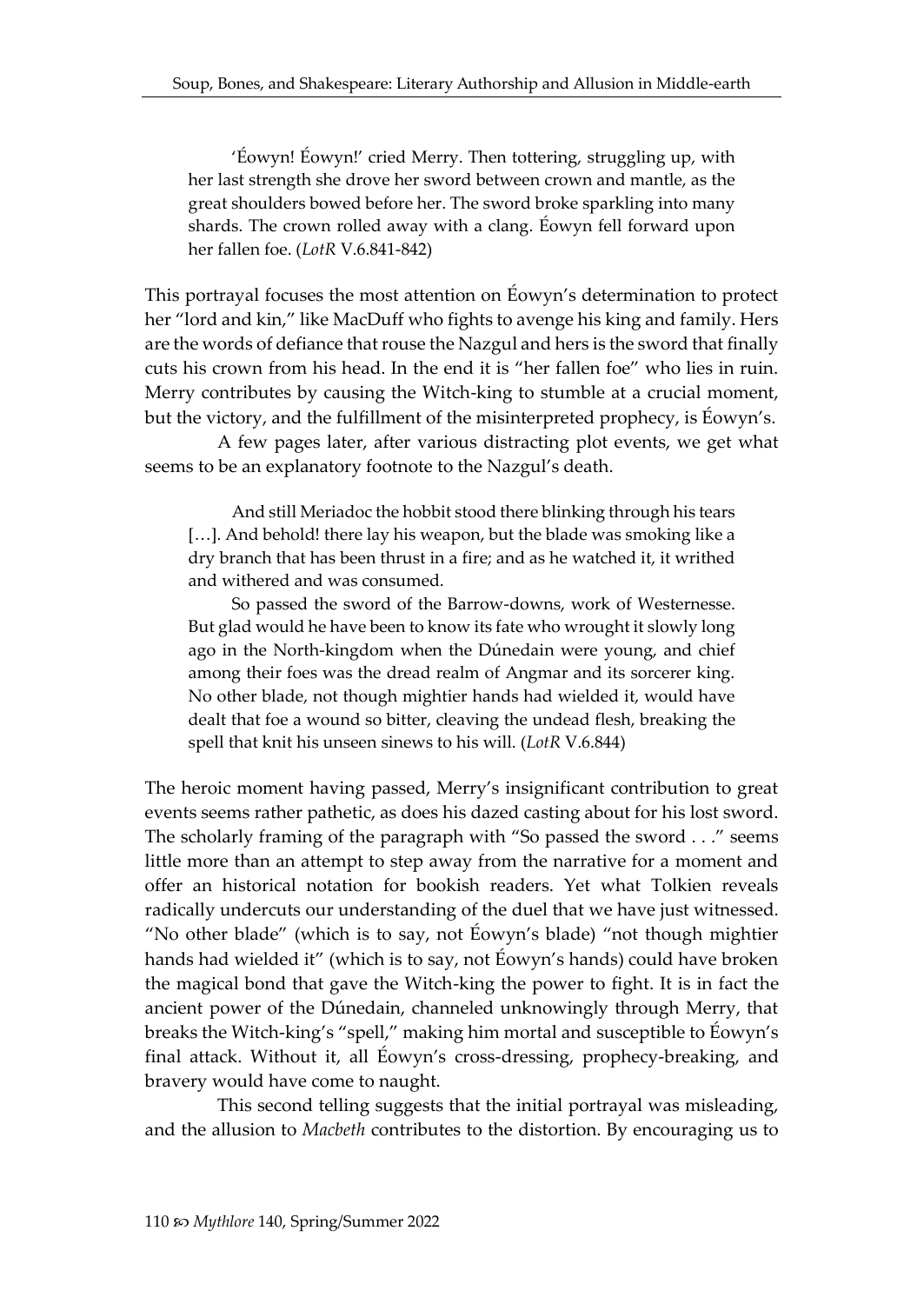read the scene through Shakespeare, rather than through the history of Middleearth, Tolkien tricks the reader, just as the prophecy tricks the Witch-king. At the moment we believe we have seen through the prophecy's trick by understanding that the Witch-king will die by a woman, we fall prey to the distortion created by the literary allusion. We accept Éowyn's reading of the interpretation because she sounds so much like MacDuff speaking to Macbeth, and miss the important fact that it is the hobbit, not the woman, who contributes the most to the death of the Nazgûl. By alluding to Shakespeare, Tolkien hands us "the bones of the ox," and seems to be encouraging us to ignore the soup they become part of. We interpret the confrontation between Éowyn and the Witchking as deriving from the confrontation between MacDuff and Macbeth, when in fact Shakespeare's version is only one element in a complex recipe.

The third telling of the story, which appears in the appendix to *The Lord of the Rings,* relies on "the songs of the Mark" and emphasizes Éowyn's heroism, while also noting Merry's, thus hewing an intermediate path between the first two.

In that day Éowyn also won renown, for she fought in that battle, riding in disguise; and was known after in the Mark as the Lady of the Shieldarm. […] For her shield-arm was broken by the mace of the Witch-king: but he was brought to nothing, and thus the words of Glorfindel long before to King Eärnur were fulfilled, that the Witch-king would not fall by the hand of man. For it is said in the songs of the Mark that in this deed Éowyn had the aid of Théoden's esquire, and that he also was not a Man but a Halfling out of a far country. (LotR A.ii.1070. 1070f)

The Witch-king is not killed by a living man because he is killed by a woman and by a Hobbit. We probably can't rely on the singers of Rohan to give Merry all the credit he deserves, and they may be relatively unfamiliar with the bladelore of the ancient Dúnedain. However, they do include a reference to Glorfindel's original prophecy, which is described earlier in the appendices. By identifying the prophecy with Glorfindel, Tolkien is intentionally replacing its Shakespearean lineage with an alternative one of Middle-earth lore. Rather than a literary reference it becomes a historical one.

Finally, if these three versions weren't enough, we can look to one of Tolkien's letters, in which he again seems to diminish the role of Merry's blade. Criticizing an animated version of the novel in which Sam stabs the Witch-king on Weathertop, Tolkien states that "[i]f he had, the result would have been much the same as [when Merry stabbed the Witch-king;] the Wraith would have fallen down and the sword would have been destroyed"(*Letters* 273, #210). This suggests that, although the blade does wound the Witch-king, it is only enough to cause him to fall, not to kill him or make him mortal. It is thus Éowyn who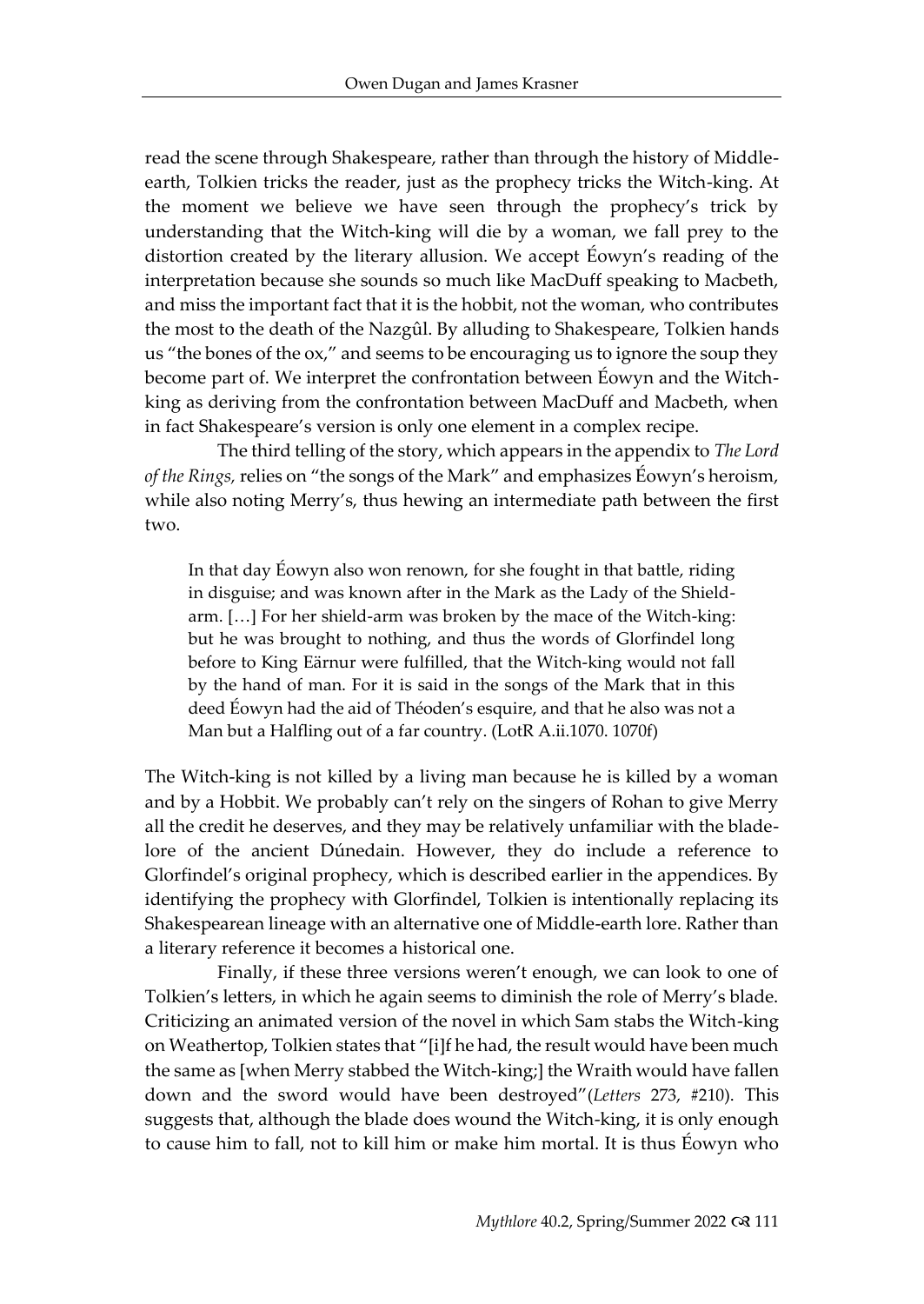ultimately kills the Ringwraith, benefitting from Merry's initial stab. Perhaps, as some critics<sup>1</sup> have argued, the crucial word here is "fall," as Glorfindel's original prophecy was that "not by the hand of man will he fall." But this seems at odds with the second rendering in the novel, in which Merry's blade breaks "the spell that knit his unseen sinews to his will."

What are we to make of all these versions, and where are we to find the authoritative, or canonical one? One would normally give the greater sway to the versions included in the text of the novel, but *The Return of the King* is probably written by Frodo, and perhaps Sam, in *The Red Book.* They don't have a clear understanding of the Witch-king's magical powers and what destroys him, relying on lore and second-hand information themselves. Perhaps if Gandalf or Galadriel were the author we could be sure, but Tolkien goes out of his way to identify the hobbits as our only source. Should we trust the Singers of Rohan cited in the appendix? Is Tolkien's letter complaining about an awful Rankin-Bass cartoon to be the final word?

The answer, of course, is that we should trust none of them, or all of them, because they are all, in Tolkien's terms, "in the Pot." The "soup" of different stories from different sources is "served up by its author or teller" (Tolkien, or Frodo, or Sam) and to try to trace every detail of the "bones" which are its "sources or material" is to miss the point. Glorfindel's prophecy, the songs of Rohan, bits of lore from Angmar, are all different bits of old bone. Tolkien does not in any way call into question the value of ancient tales, or of historical accounts, but he does insist that trying to establish hierarchies among them is a fool's errand.

The situation is similar in the great Northern "Arthurian" court of the Shield-Kings of Denmark, the *Scyldingas* of ancient English tradition. King Hrothgar and his family have many manifest marks of true history, far more than Arthur; yet even in the older (English) accounts of them they are associated with many figures and events of fairy-story: they have been in the Pot. (OFS 46)

Trying to define Arthur as a specific historical king, or the Arthurian stories as a specific literary line, will never work. Tolkien practiced what he preached in his own creation of fantasy narratives, as Michael John Halsall has argued in his discussion of Tolkien's use of "conjoined borrowed traditions": "The textual influences upon Tolkien do not rest solely in Anglo-Saxon sources, however, but are multi-layered, and contain traces of medieval works from the three literary traditions of England, Ireland, and Wales" (198-99).

<sup>1</sup> For example, see the discussion "Is it Éowyn or Merry who kills the Lord of the Nazgûl (or both)?"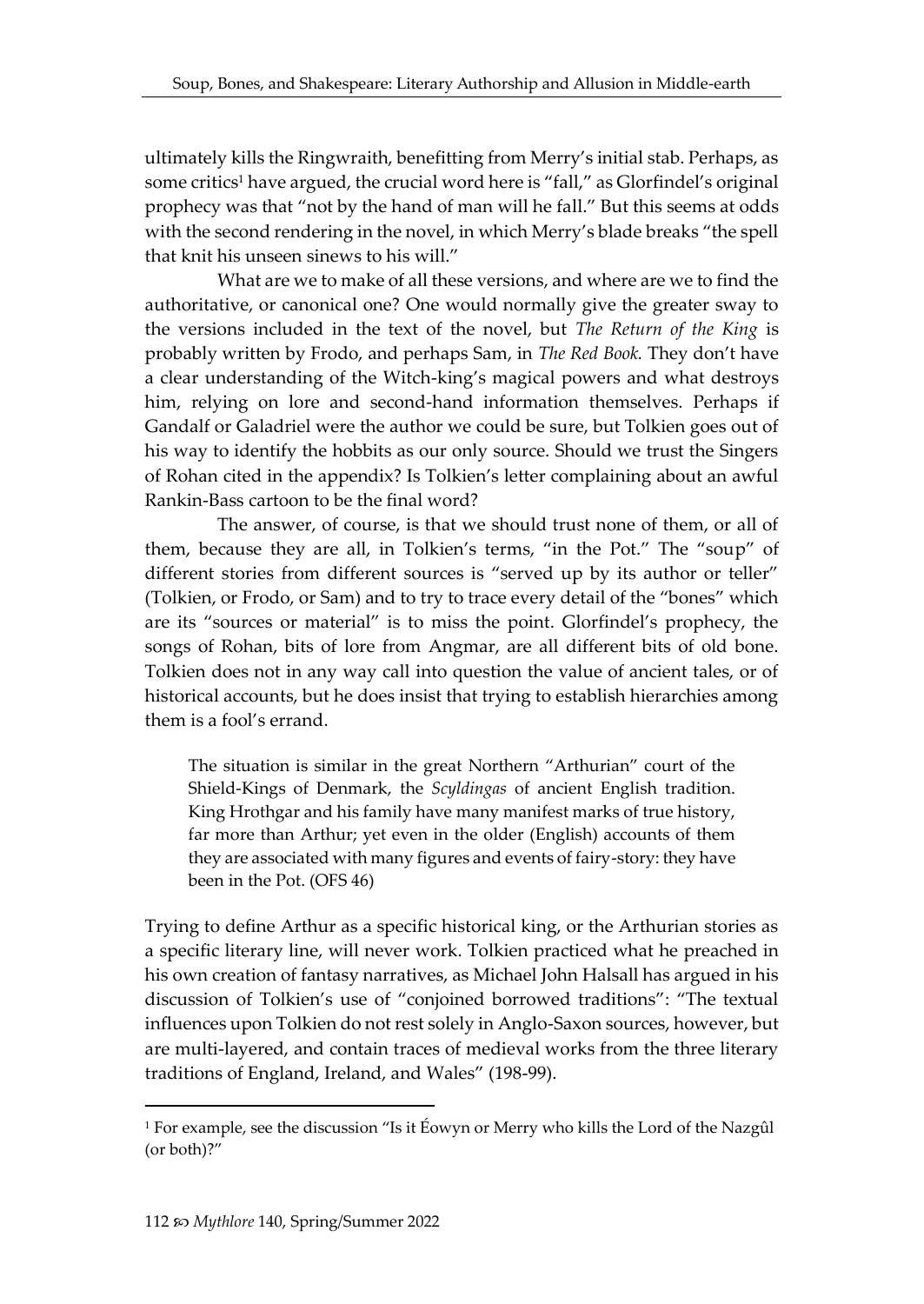But if Tolkien wants us to ignore the bones, why does he create an unavoidable allusion to a well-known line from Shakespeare? Why does he, in effect, rattle the bones in our ears and insist that we notice them? Tolkien uses the *Macbeth* allusion to create a trap for the reader, which is analogous to the trap that Bilbo falls into when he obsesses over finishing his unfinishable book. Bowman sees Bilbo as a "spokeshobbit" (274) for narratives structured around a desire for closure: "As Peter Brooks might put it, Bilbo's 'narrative desire is ultimately, inexorably, desire *for* the end […], and *The Lord of the Rings* insists on frustrating that desire" (275). Bilbo's certainty that he is the author of his story, rather than a supporting character in it, leads him to make the rather absurd offer to carry the ring himself at the Council of Elrond. Gandalf responds with a patient but patronizing correction:

If you had really started this affair, you might be expected to finish it. But you know well enough now that *starting* is too great a claim for any, and that only a small part is played in great deeds by any hero. […] It has passed on. [...] Finish your book, and leave the ending unaltered! There is still hope for it. But get ready to write a sequel, when they come back. (LotR II.2.269-270)

Stories don't really end, nor do they really begin, and trying to define their limits is always a mistake.

If Bilbo dwells too heavily on endings, then readers who identify *Macbeth* in Éowyn and the Witch-king's exchange are dwelling too much on antecedents. Allusions that depend on a specific single text will always be distorting when dealing with a complex web of historical stories. This confusing and inconsistent record on Merry and Éowyn's role prevents us from being entirely certain about how and to what degree the prophecy is fulfilled, and how closely it adheres to or diverges from the *Macbeth* prophecy. But that is the point. Because language, and especially prophetic language, is unreliable and deceptive, one can never fully decide what has or hasn't been fulfilled. The structure of folkloric "soup" always involves multiple versions of a story, none of which are fully authoritative. Tolkien plants such an obviously, hypercanonical literary allusion in his novel to call into question the nature of literary canons and allusions alike.

But what does Tolkien himself say about literary allusion and its operation in his critical writing? In his 1936 essay "*Beowulf:* The Monsters and the Critics" Tolkien addresses allusions by dwelling on what he considers a misguided distinction between literature and folk-tale. He quotes Chambers, who denigrates the Beowulf poet for choosing to write about fights with dragons rather than the hero Ingeld, who is alluded to briefly in *Beowulf* 2050- 65. Chambers notes that "in this conflict between plighted troth and the duty of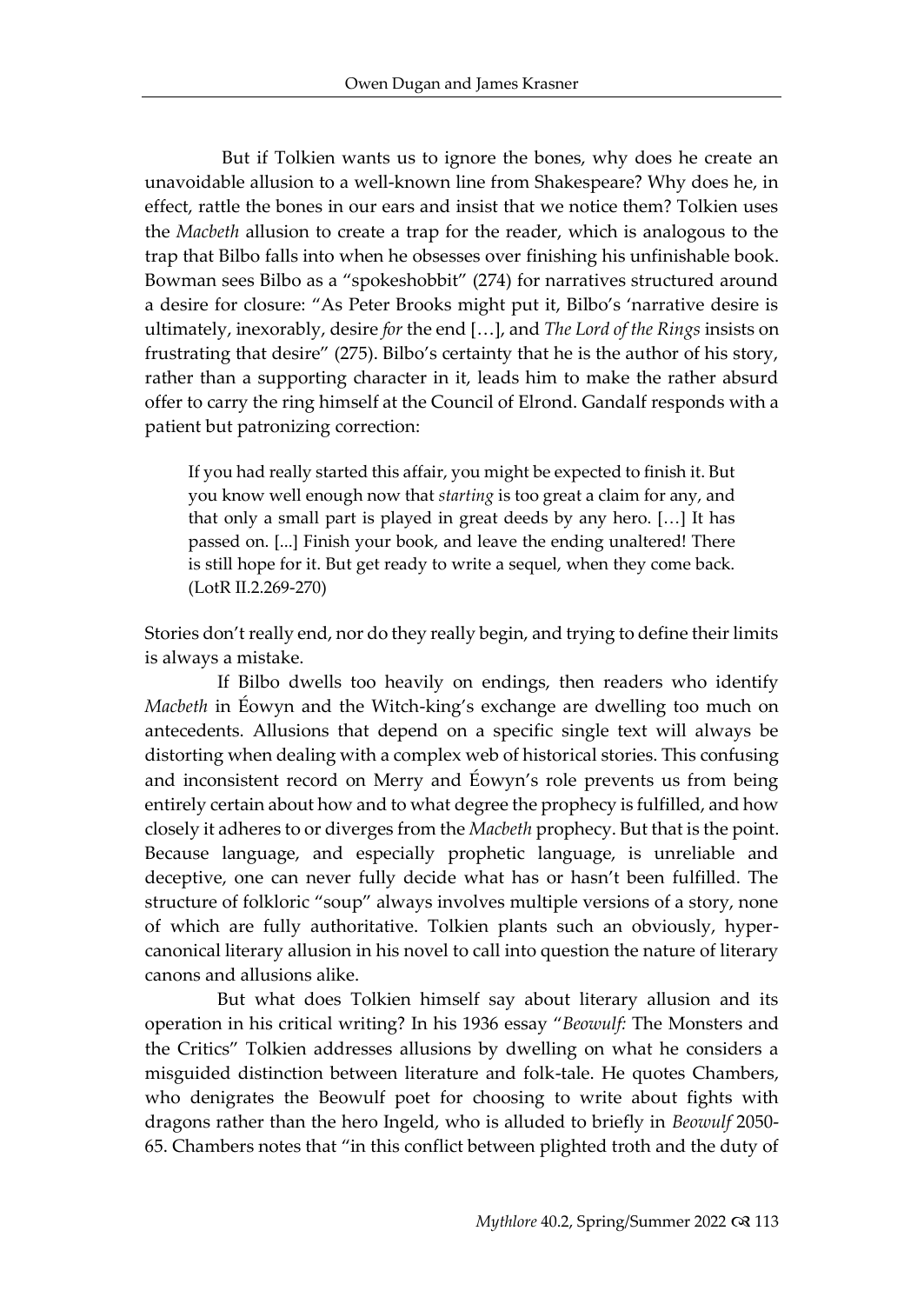revenge we have a situation which the old heroic poets loved, and would not have sold for a wilderness of dragons" (qtd. in Tolkien, "Beowulf" 108-109). By calling for a poem in which the story of Ingeld, with its themes of "plighted troth and the duty of revenge" is retold, Chambers is positing an artistic lineage in which "old heroic poets" tell similar tales with images and themes built upon one another. He is imagining *Beowulf* as part of a literary tradition not unlike the one running from Chaucer to T.S. Eliot being taught in college classes now exactly the sort of literary education Tolkien vigorously opposed at Oxford. By alluding to the lost Ingeld tale, Chambers suggests, the Beowulf poet indicates that such a tradition existed but that he chose to reject it to write about dragons.

Tolkien finds this argument "irritatingly odd" (110) and undertakes to defend *Beowulf* by noting that while the poem is called a "*wild folk-tale*" the same could be said of "the main story of *King Lear*, unless in that case you would prefer to substitute *silly* for *wild*" (109). Tolkien's name-calling designation of *Lear*, often considered Shakespeare's most elevated tragedy, as "silly" suggests a clear desire to take down the literary canon a peg or two; Lear is silly, Tolkien suggests, dragons are not. He goes on to include Homer, Virgil, and Milton in his argument to view *Beowulf* primarily in the context of folklore. To Chambers's claim that *Beowulf* is not "a well-conducted epic" he responds that "it may turn out to be no epic at all," (110), which would remove it from the sort of literary canon Chambers calls for. Criticizing the plot of the poem is foolish, Tolkien argues, because even "if Milton had recounted the story of Jack and the Beanstalk in noble verse [...] (and he might have done worse)," his poetic handling of the material would have elevated it from being "base or trivial" (110).

Because Chambers sees the allusion to Ingeld as evidence that *Beowulf*  belongs in the kind of literary tradition he desires and Tolkien deplores, it is important for Tolkien to offer an alternate version of how literary allusions works in *Beowulf*. He argues for allusions that evoke a vast and emotionally powerful "background" of "old tales" rather than particular themes attached to unique combinations of words:

The whole must have succeeded admirably in creating in the minds of the poet's contemporaries the illusion of surveying a past, pagan but noble and fraught with a deep significance—a past that itself had depth and reached backward into a dark antiquity of sorrow. This impression of depth is an effect and a justification of the use of episodes and allusions to old tales, mostly darker, more pagan, and desperate than the foreground. (124)

The sliding of meaning between "allusion" and "illusion" is revealing. Allusions, for Tolkien, help create the "impression" or "effect" of a "darker"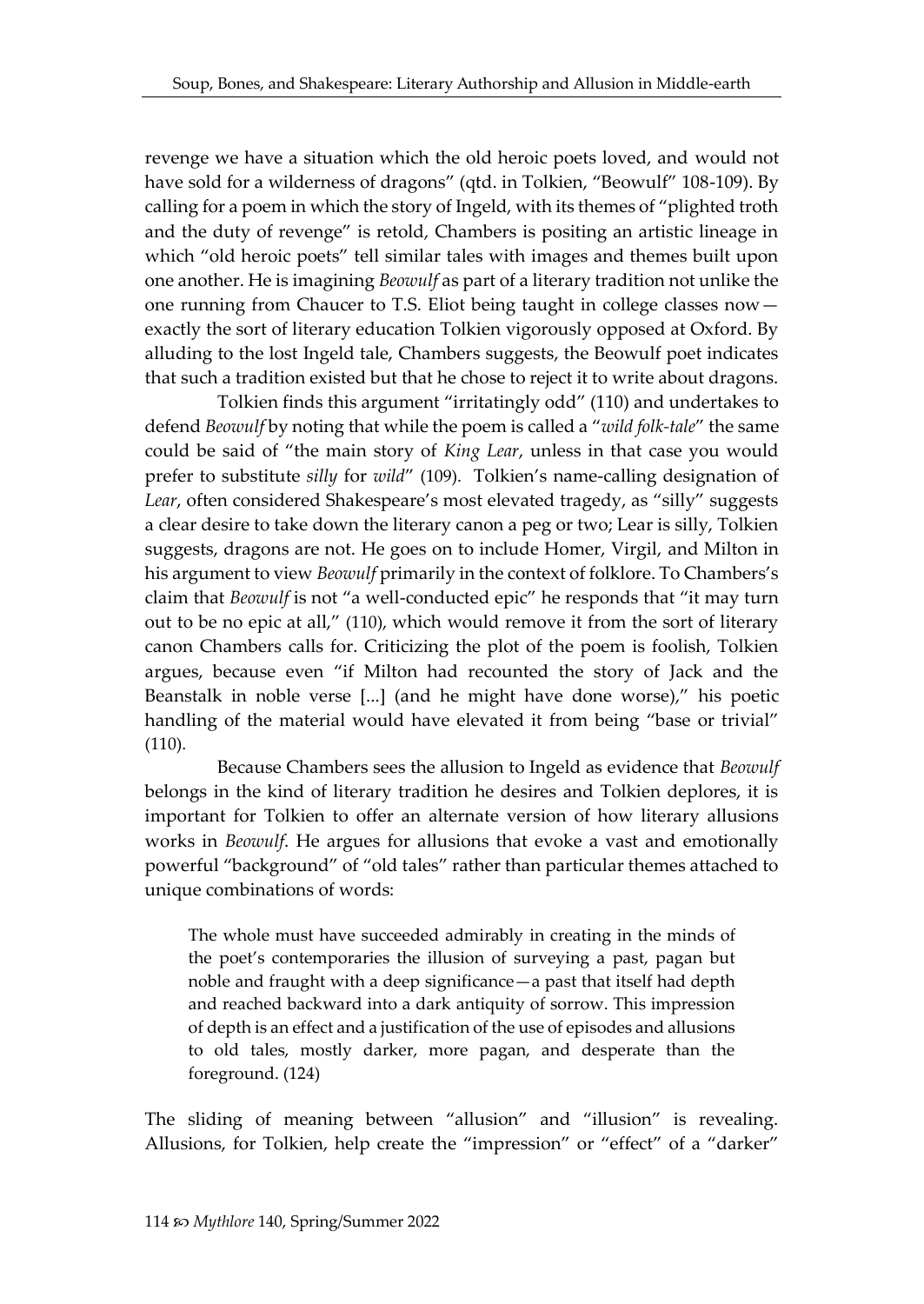world, a "past that itself had depth and reached backward into a dark antiquity." All this darkness and deepness, impressions and allusions, is hardly clear or specific; Tolkien seems to want to emphasize spooky atmospherics over verbal referents. Allusions, rather than phrases pegged to particular works by canonical authors, are shadowy masses evoking dark inchoate realms in which "episodes" from "old tales" form and reform. Simon J. Cook explains that Tolkien approached the history of stories like a philological scholar who "has more than one string to his bow." He was perfectly happy to use textual source material, but "when textual exegesis reaches its limits it may give way to conjectural reconstruction—an imaginative exercise occupying an indeterminate borderland between scientific philology and literary creation" (14). Allusions may be grounded in specific texts, but they may also allow for reconstructions of unknown texts that dwell in a shadowy, imaginative borderland.

It is hardly insignificant that Tolkien chooses Shakespeare, the ultimate canonical author, to call into question the legitimacy of authorship. When C.S. Lewis compares our current understanding of "the book-author unit" to a medieval model of authorship he focuses on our conception of a literary work as a possession, a kind of property, that an author owns. "It would have been impossible for [medieval authors] to work in this way if they had had anything like our conception of literary property" (210). Tolkien's allusion to *Macbeth*  undercuts Shakespeare's possession of his words and ideas. Shakespeare is an early (and perhaps the most obvious) example of the ideal of modern authorship; contrary to Tolkien's authorship model, *Macbeth* is read not as a "soup" of multiple stories, but as an isolated work of unassailable genius. Other works may allude to it, but only to appeal to the original play. These principles of reading emerge from New Criticism, which Tolkien and Lewis were specifically warring against in their establishment of the Oxford English School. By contrast, as Bardowell notes, "Tolkien believed deeply in the derivative nature of just creation. […] The creative act for Tolkien is an uncovering, a remembering, rather than the desire for something new apart from the 'deep Origins'" (104).

With his allusion Tolkien launches an attack against Shakespeare's possession of his story. He transplants the story into his world, forcing it into the soup of story elements he has rendered into Middle-earth. In this way, he recycles many central ideas the scene presents from *Macbeth*—the trickery of fate, the desire for revenge—and mixes them with those of Middle-earth's own images and tropes, including the lineage of blades, the origin of the Nazgûl, and the status of women in Rohan. Or perhaps Tolkien would say that, by placing *Macbeth* in Middle-earth, he was reanimating the Anglo-Saxon stories lying behind Hector Boece's *Scotorum Historiae*, which lies behind Holinshed's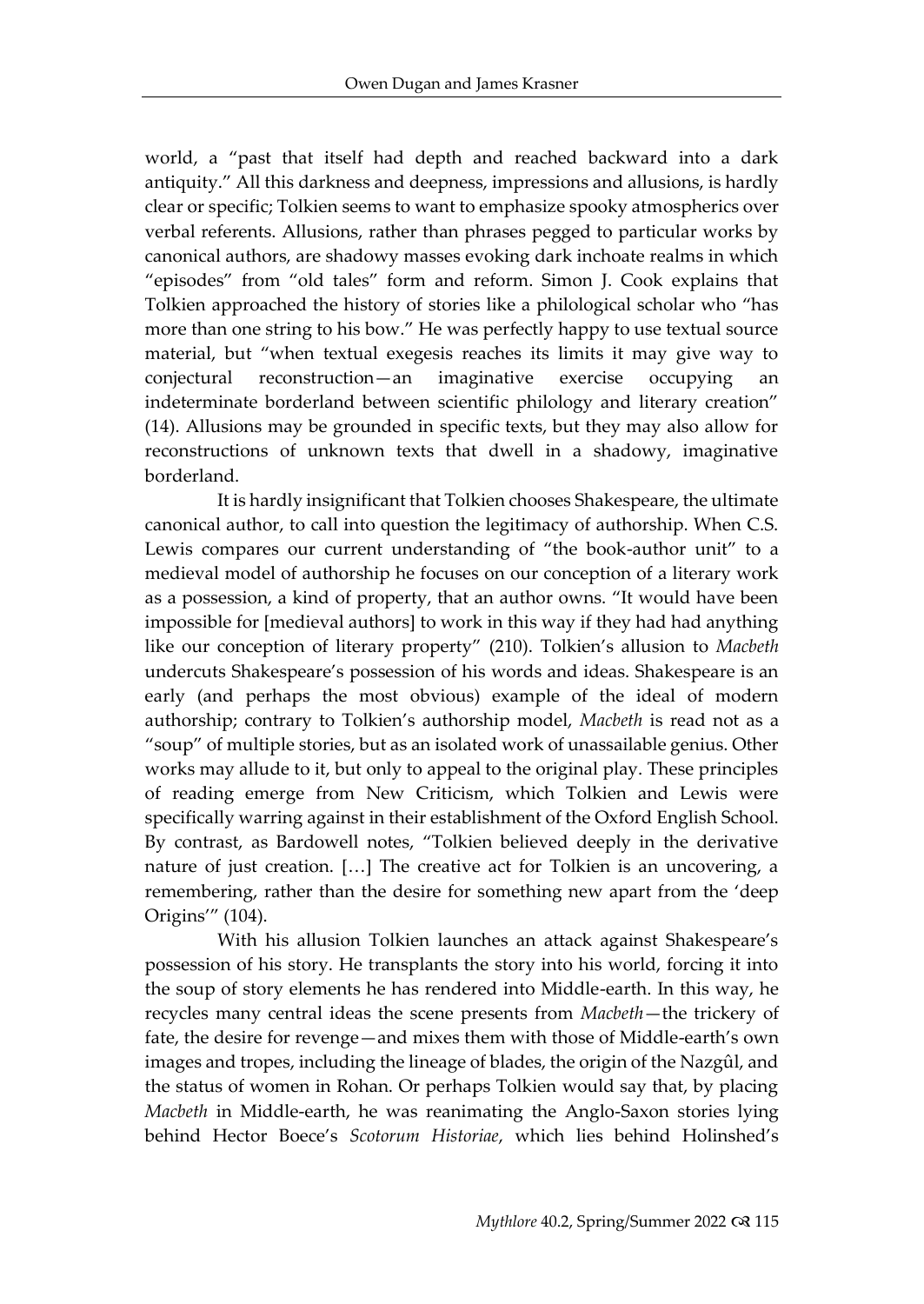chronicles, which Shakespeare accessed when writing his play. Tolkien's rather extravagant claim in a letter that the history of Middle-earth "is supposed to take place in a period of the actual Old World of this planet" (*Letters* 220, #165) further scrambles the notion of influence here. If Éowyn is a historical figure (or at least as historical as Arthur, Hrothgar or the Macbeth we find in Shakespeare's play) then Macduff's declaration about not being born of woman can more accurately said to be alluding to Éowyn's words than hers to his.

Tom Shippey's notion of "asterisk-reality" may be a useful way to describe how Tolkien is approaching allusion here. Shippey has argued "that just as the philologist used the asterisk as a mark of the 'reconstructed' word, and moved on from it to the reconstructed story or poem, so Tolkien had gone on from the \*-word to the 'lost tale' and eventually to a kind of 'asterisk-reality'" (84). The use of such reconstructed asterisk words is common in philology when a word is unattested because the language is no longer spoken and lacks textual documentation. Tolkien is presenting us with an asterisk-story of Éowyn and the Witch-king that prefigures Shakespeare's *Macbeth.* This throws a clever spanner into the works of literary allusion as we typically understand it. Allusion offers a coherent literary history in which it is easy to identify the lineage of an image or phrase; when Ngaio Marsh titles a mystery novel *Light Thickens* we know she is referring to Shakespeare's play. Unlike the reconstructed words that philologists mark with an asterisk, Marsh's allusion has a documented lineage that can be identified by cracking open the complete Shakespeare. But if the story of prophecy in *Macbeth* is simply a repetition of an ancient tale that Tolkien reconstructs in Éowyn's encounter with the Witch-king, any reader who identifies the Shakespearean allusion in Tolkien's writing has it exactly backwards. As a result of this muddling of the stories' timelines, we are left uncertain about who really "owns" Macduff's and Éowyn's big reveal.

Tolkien would certainly take the view that it is owned by no one. In *The Silmarillion,* Tolkien suggests that a monolithic view of authorship is not just deceptive, but a manifestation of fundamental moral corruption. The desire to possess one's creation, most fully realized in Fëanor's creation of the Silmarils, brings about the ruin of the Eldar. In a letter, Tolkien directly states that Fëanor's possessiveness is the source of much of the evil in the Silmarillion: "the fall of the Elves comes about through the possessive attitude of Fëanor and his seven sons to these gems" (*Letters* 148, #131). In Tolkien's terms, Fëanor is not so much a creator as a "sub-creator," or corrupted artist who desires to control his creation. Tolkien argues that the fear of mortality leads artists to "become possessive, clinging to the things made as 'its own', the sub-creator wishes to be the Lord and God of his private creation. He will rebel against the laws of the Creator—especially against mortality" (*Letters* 145, #131).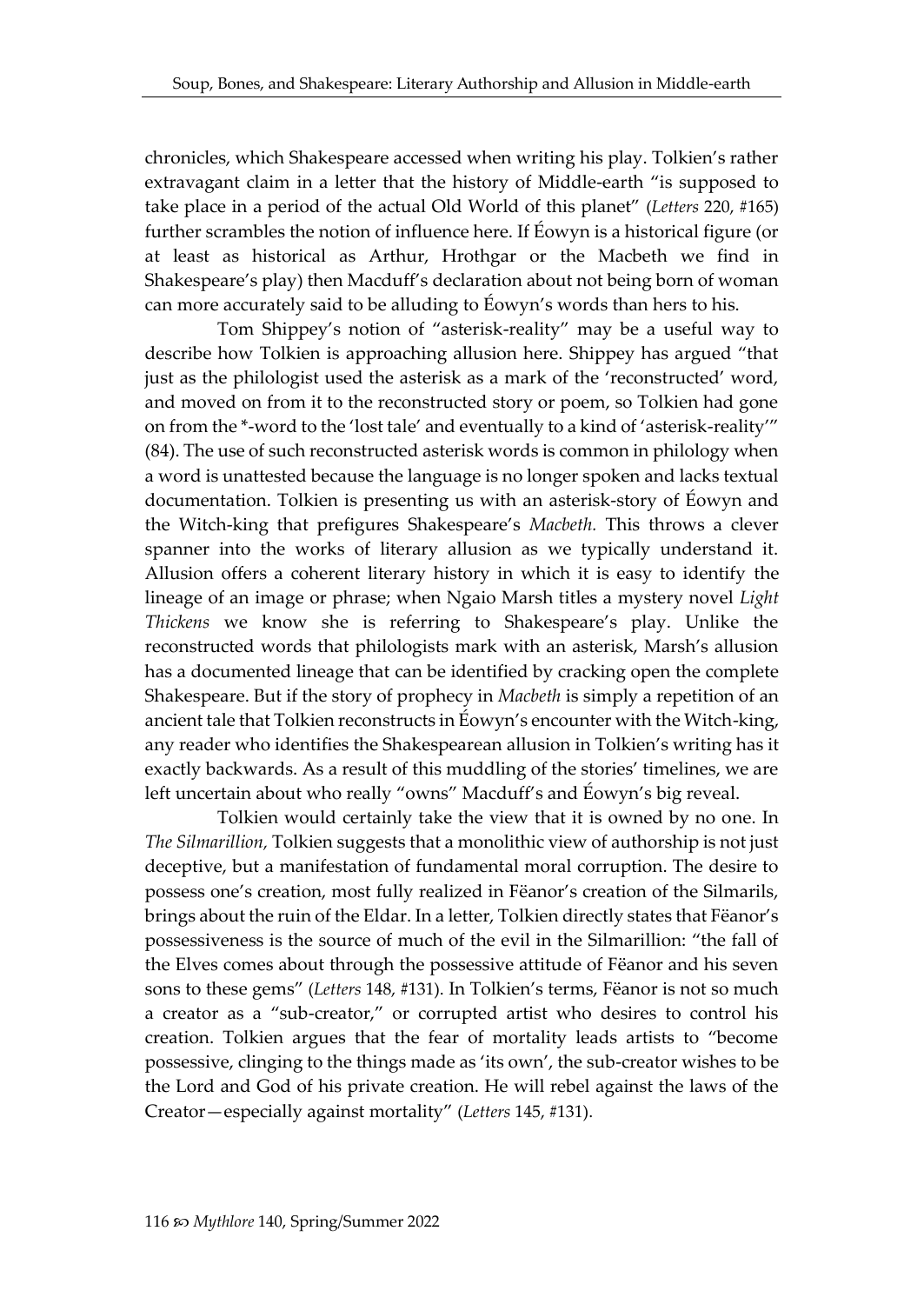The description of Fëanor's motivations in *The Silmarillion* directly echoes the language of possessive sub-creation. Fëanor's original motivation to forge the Silmarils is centered on resisting the power of mortality; "and he pondered how the light of the Trees, the glory of the Blessed Realm, might be preserved imperishable" (67). But the desire to preserve quickly reveals itself to be a drive to possess. "The heart of Fëanor was fast bound to these things that he himself had made" (67) and he eventually "denie[s][...] the sight of the Silmarils to the Valar and the Eldar" (75), thus claiming not only the Silmarils but also all enjoyment of them to himself. Fëanor creates the jewels so that he can possess them; his possessiveness of his creation is endemic to it. This mirrors Sauron's creation of the Ring, which appears at first to be merely one beautiful ring among many, but is ultimately revealed to be a tool of coercive power designed to control the other rings. Just as Sauron's creation of the Ring encodes into it his desire for power, Fëanor creates the Silmarils as expressions of his desire for possession.

Aulë's creation of the dwarves offers a useful contrast to Fëanor's of the Silmarils. Aulë is in many ways a similarly profane sub-creator; his creation of the dwarves is clearly considered a transgression by Ilúvatar, who chides him for making creatures utterly under his control and interrogates his intentions: "For thou hast from me as a gift thy own being only, and no more; and therefore the creatures of thy hand and mind can live only by that being, moving when thou thinkest to move them, and if thy thought be elsewhere, standing idle. Is that thy desire?" (43). Ilúvatar's question shows his concern that Aulë's motivations are possessive, but Aulë replies, humbly, that "I did not desire such lordship. I desired things other than I am, to love and to teach them, so that they too might perceive the beauty of Eä" (43). Aule's understanding of creation is non-possessive; he hopes to share the beauty of the world with others and imagines them as free beings.

He also demonstrates a willingness to destroy his creation, while Fëanor is willing to do virtually anything to maintain his hold on the Silmarils. When Morgoth steals them, Fëanor and his sons swear "a terrible oath," "vowing to pursue with vengeance and hatred [any who] should hold or take or keep a Silmaril from their possession" (83). Fëanor thus transitions from isolating the Silmarils to himself as a consequence of their creation to openly declaring his singular ownership of them. In a letter, Tolkien describes Fëanor's oath as "terrible and blasphemous" and he states that Fëanor and his sons "pervert the greater part of their kindred" (*Letters* 148, #131) by enticing them with the thought of land that they can rule instead of the Valar. This is made most clear with the oath taken by Fëanor's sons, the language of which dwells almost obsessively on possession: "neither law, nor love, nor league of hell, nor might of the Valar, nor any power of wizardry, shall defend him from the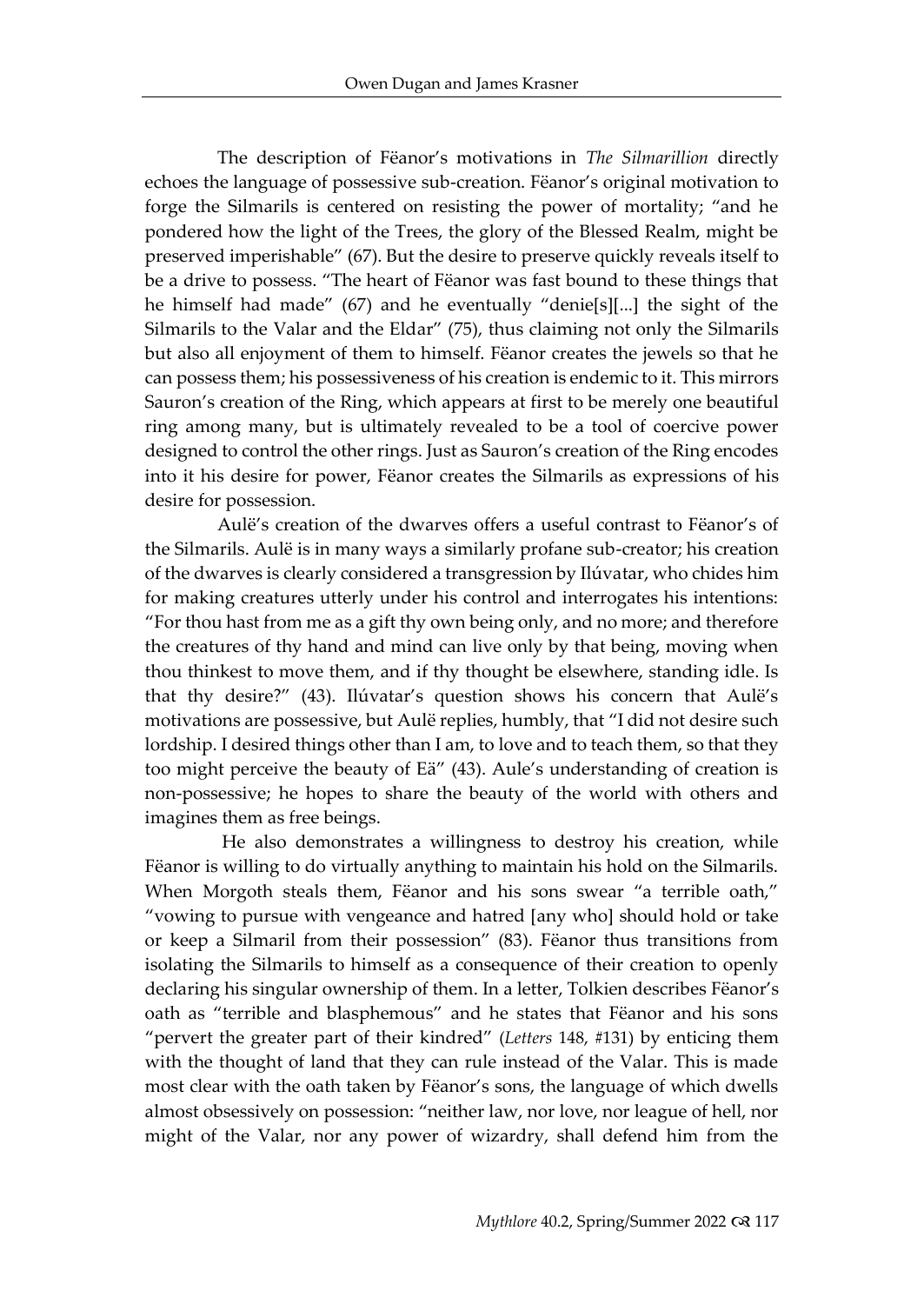pursuing hate of Fëanor's sons, if he take or find a Silmaril and keep it. For the Silmarils we alone claim, until the world ends" (*Silm* 169). Their oath of ownership precipitates the curse levelled by Mandos upon Fëanor. Interestingly, the language of Mandos' curse defines full possession as something that will perpetually elude Fëanor's line. "Their Oath shall drive them, and yet betray them, and ever snatch away the very treasures that they have sworn to pursue" (88). This seems entirely consistent with Tolkien's claim that such greedy modes of creation are "filled with the sense of mortality, and yet unsatisfied by it" (*Letters* 145, #131).

The encasement and preservation of the Trees's light in three jewels closely models Tolkien's view of the process of modern authorship. Just as a particular play by Shakespeare or Anglo-Saxon poem contains the vast history of living, changing stories behind it, the gems themselves are mere structures to materialize the intangible living essence of the Trees—as Tolkien himself states, "[y]et that crystal was to the Silmarils but as is the body to the Children of Ilúvatar: the house of its inner fire" (67). This light flows from a living and evolving organism, similar to how (in Tolkien's view) an author's ideas come from a complex and ever-changing cultural tradition of past works. However, like the untranscribed collective story of a culture, the Trees can, and do, die, "pass[ing] out of knowledge and legend" (*LotR* I.2.52) as Gandalf says of the Ring. So, Fëanor encases the light in a material which is "more strong than adamant, so that no violence could mar it or break it within the Kingdom of Arda" (*Silm* 67). In this way, the light is preserved eternally, but, as with written stories, it becomes static and unchanging, so that nothing can "mar it."

Tolkien carefully phrases his description of the gems to illustrate that they are no longer vibrantly evolving. He states that they reflect the light as if they were "indeed living things" (67), but they have in fact been frozen in time. There is only one maker of the Silmarils, and no one else can add to them, just as there is only one author to the modern novel or the Shakespearean play. The Trees have many names: Telperion, Silpion, Ninquelótë; Laurelin, Malinalda, Culúrien, "and many names in song beside" (38), reflecting the trees' communal identity. Many peoples contribute to the oral tradition of naming the trees, just as many traditions contribute to the story of the goose girl, or King Arthur, or Beowulf. But, the Silmarils have only one name which is linked to a single, authoritative creator.

Tolkien also explicitly elides the Silmarils with letters; controlling the stones and controlling language spring from the same selfish possessiveness. Fëanor is "the most subtle in mind and the most skilled in hand [...] he devised those letters which bear his name, and which the Eldar used ever after" (64). Every word in a sense belongs to Fëanor; the letters themselves "bear his name." He has, in effect, trademarked language and we can understand the vow of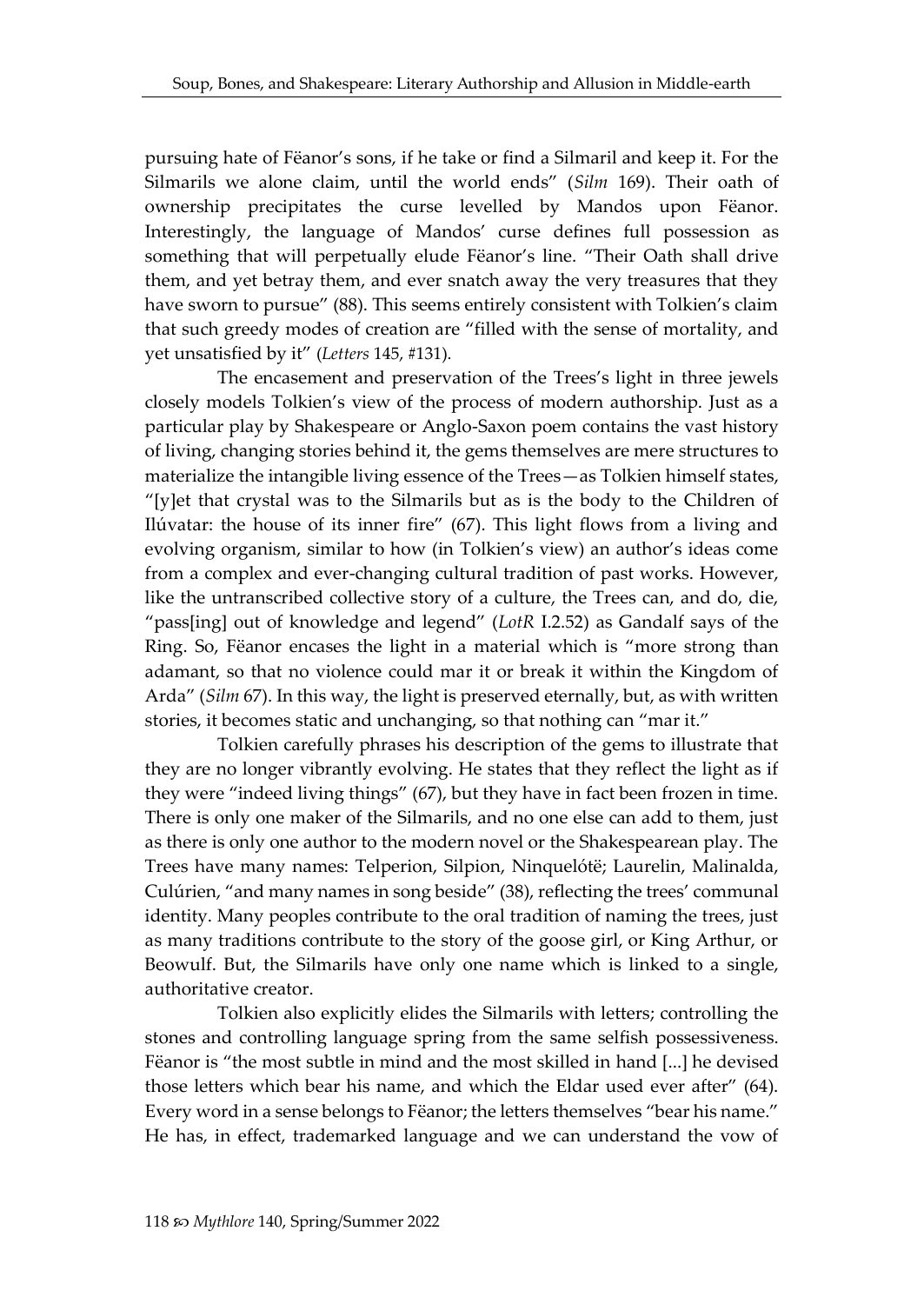Fëanor's son as an assertion of intellectual property rights. Moreover, it is hard to miss the use of the word "subtle" which is the word used to describe the serpent in the King James Version of Genesis. Fëanor becomes the quintessential fallen sub-creator, the embodiment of the corrupt and corrupting desire to possess both language and beautiful creations.

Tolkien sees the models of literary authorship in which a single author owns a story, or Shakespeare owns the language of his plays, as built upon these same corrupt principles of sub-creation. Tolkien's discussion of literary allusion, as we have seen, also points the finger at readers who are willing to cede possession of a story to a single creator. Like Fëanor's descendants, modern literary critics tend to enforce the ownership of literary works and police the lineage of certain stories. Being only a sub-creator, no author truly possesses a story, just as Fëanor never truly possessed the light of the trees. Tolkien's complex and deceptive use of Shakespearean allusion reveals that the contemporary view of stories as "complete and water-tight" (Bowman 274), and of authors as owning or controlling those stories, is misguided.

#### **WORKS CITED**

- Bardowell, Matthew R. "J.R.R. Tolkien's Creative Ethic and Its Finnish Analogues." *Journal of the Fantastic in the Arts*, vol. 20, no. 1 (75), 2009, pp. 91–108.
- Bowman, Mary R. "The Story Was Already Written: Narrative Theory in 'The Lord of the Rings.'" *Narrative*, vol. 14, no. 3, 2006, pp. 272–293.

Bronte, Charlotte. *Jane Eyre.* Penguin Random House, 2006.

- Cecire, Maria Sachiko. *Re-Enchanted: The Rise of Children's Fantasy Literature in the Twentieth Century*. U of Minnesota P, 2019.
- Conrad, Joseph. *Heart of Darkness and Other Tales.* Edited with an Introduction and Notes by Cedric Watts. Oxford UP, 2008.
- Cook, Simon J. "The Cauldron at the Outer Edge: Tolkien on the Oldest English Fairy Tales." *Tolkien Studies*, vol. 13, 2016, p. 9-29.
- Eliot, T.S. *T.S. Eliot: Collected Poems, 1909-1962 (The Centenary Edition)*. Harcourt Brace, 1991.
- Halsall, Michael John. *Creation and Beauty in Tolkien's Catholic Vision: A Study in the Influence of Neoplatonism in J.R.R. Tolkien's Philosophy of Life as 'Being and Gift'*. The Lutterworth Press, 2019.

"Is it Eowyn or Merry who kills the Lord of the Nazgul (or both)?" *Stack Exchange, Science Fiction and Fantasy*, 2012. scifi.stackexchange.com/questions /22576/is-it- %c3%89owyn-or-merry-who-kills-the-lord-of-the-nazg%c3%bbl-or-both

Lewis, C.S. *The Discarded Image*. Cambridge UP, 1964.

Shakespeare, William. *Arden Shakespeare Third Series Complete Works*. Bloomsbury Publishing, 2021.